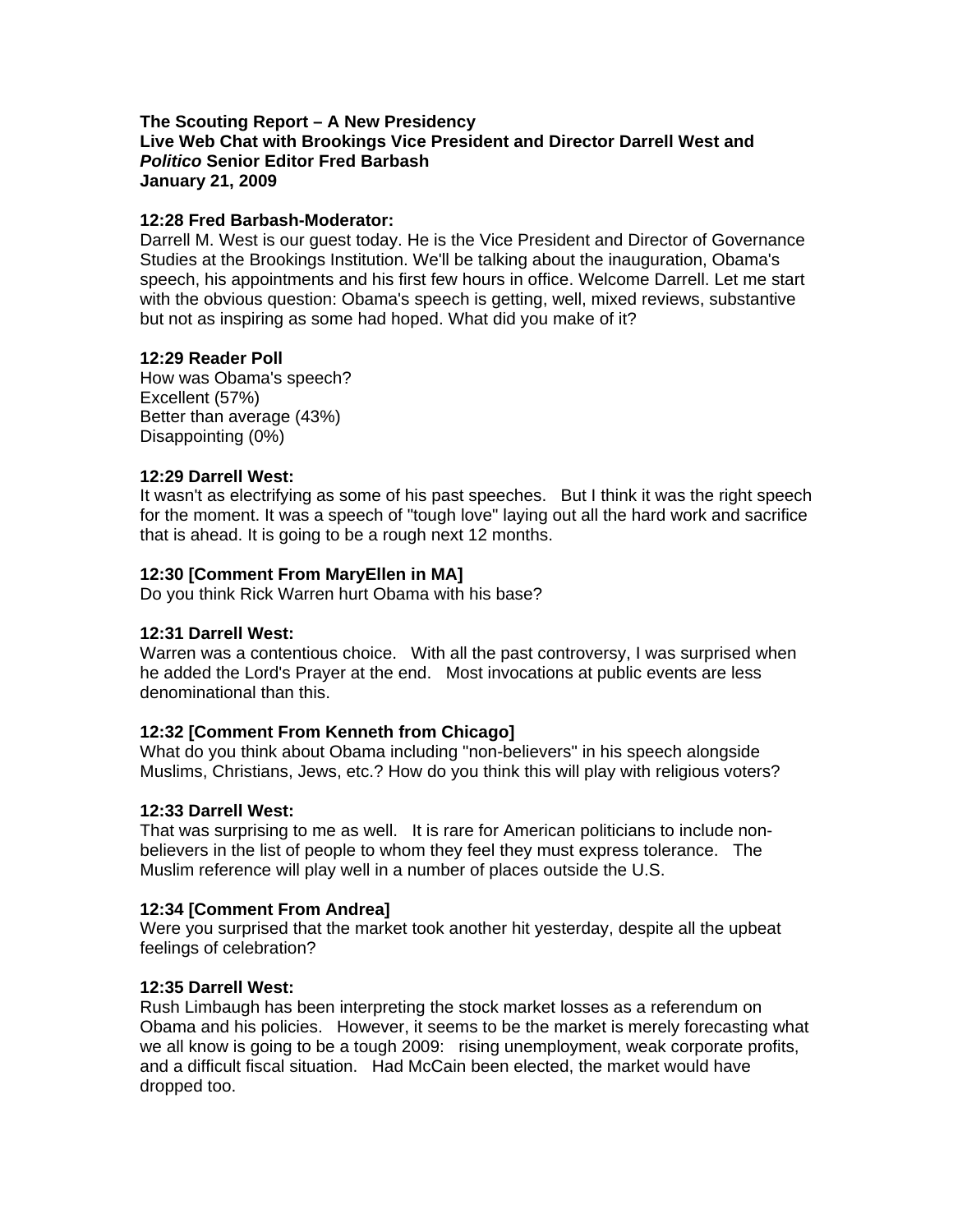## **12:35 [Comment From Matt]**

Media coverage of the inauguration was the most thorough that I've ever seen! And it had record viewers. How will this media obsession with Obama pan out? Does it set him up for a great fall if he can't come through on some of the major issues?

#### **12:37 Reader Poll**

How was the media coverage of the inauguration and parade? Right on target (55%) too much (36%) not enough (9%)

### **12:37 Darrell West:**

I think everyone (including the media) now is obsessed with Obama because he is such a novelty: young, African-American, and a Democrat! However, we all will settle into a routine where we get used to him as our president and will treat him based on how he governs. The cult of personality will persist for awhile, but eventually, he is going to be judged based on his actual performance.

### **12:37 [Comment From Jack]**

Hi Darrell, following the executive order issued today suspending military trials at Guantanamo, do you expect to see more executive orders come out today about closing Guantanamo?

#### **12:39 Darrell West:**

I think Obama will close Guantanamo, but he has to figure out what to do with the 250 people left. Some can be shipped to other countries, but a number of them are not people we want walking the streets. They should be tried either here or elsewhere, and held accountable for their actions.

#### **12:39 [Comment From Suzie in Chicago]**

Any thoughts on all the inauguration fashion coverage?

#### **12:40 Darrell West:**

I loved Michelle's fashion choices yesterday, both her swearing in and the inaugural ball outfits. Both were much better than what she wore on election night. I hated that choice!

## **12:41 [Comment From Jeff]**

So what was it like being in DC during the inauguration? Did you participate in any of the festivities?

#### **12:42 Darrell West:**

It was a lot of fun being in DC. We went down and witnessed the swearing in and then saw the Obamas and Bidens walk down Penn. Avenue during the parade. It was cold and there were huge crowds of people, but spirits were high and it was a very festive mood.

#### **12:43 Fred Barbash-Moderator:**

Darrell: How does the 'attitude' of this administration coming into town compare with prior administrations--for example, the Carter folks came in with a kind of "chip on their shoulder" attitude....Do you have a feel for this yet?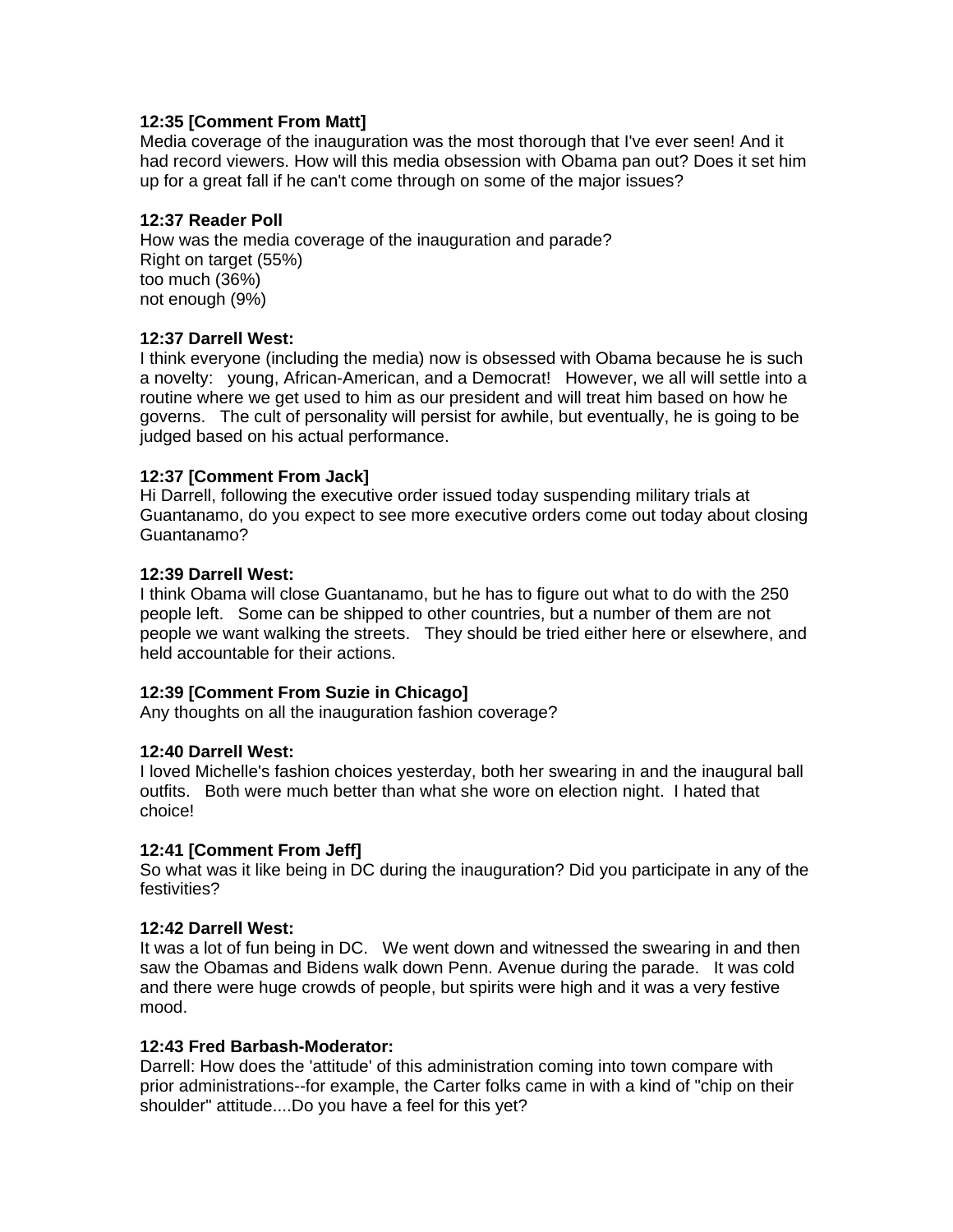#### **12:45 Darrell West:**

I think Obama is coming in trying to retain his sense of what the rest of the country wants, but also touching various bases in DC. He is meeting prominent journalists and going to Ben's Chili (a big neighborhood restaurant in the U Street Corridor). He seems to understand he needs Washington, but also will be willing to use his grass roots power when Washington interests fight change he wants.

## **12:46 [Comment From Sally]**

How do you think Obama's army of activists will engage now? Is the DNC the right vehicle for channeling their enthusiasm?

### **12:48 Darrell West:**

Obama will use his army of activists. He already has organized them by state, congressional district, and zip code. When the first really tough vote comes before Congress, members will hear from those people. He also is using WhiteHouse.gov to encourage ideas and suggestions for improving government. He would be crazy not to use the emotional and intellectual energy these people have.

### **12:48 [Comment From Gregg]**

Do you know if Obama ended up giving up his Blackberry? I hope he didn't - we need a president who is in touch with technology!

### **12:49 Darrell West:**

He wants to hold on to his Blackberry and I hope he does. Most presidents get insulated over time and end up in a "bubble of insularity". Technology will help him stay in touch with ordinary people from outside the normal political circle.

## **12:50 [Comment From Derek]**

Obama focused much of his campaign on online efforts. What will happen to his website and the loads of people who participated in his campaign via the web? Do you think he'll keep up this form of communication? Do you think it's the beginning of a new era in president-constituent relations?

#### **12:50 Reader Poll**

Do you think the internet and online communications will change the way Obama and his administration do their jobs?

Yes (88%) No (13%)

## **12:51 Darrell West:**

Obama wants to bring the same sense of innovation he demonstrated during the campaign to the public sector. He is about to appoint a first-ever Chief Technology Officer and already has named a Chief Performance Officer. Both will use technology to improve performance. And with a trillion dollar deficit, we need technology now more than ever!

## **12:51 [Comment From Ann - DC]**

I was surprised a few days ago to receive an email from Obama with video that exhorted me to join yet another list. It was one thing coming from a candidate, but I'm not sure how I feel about that coming from my president.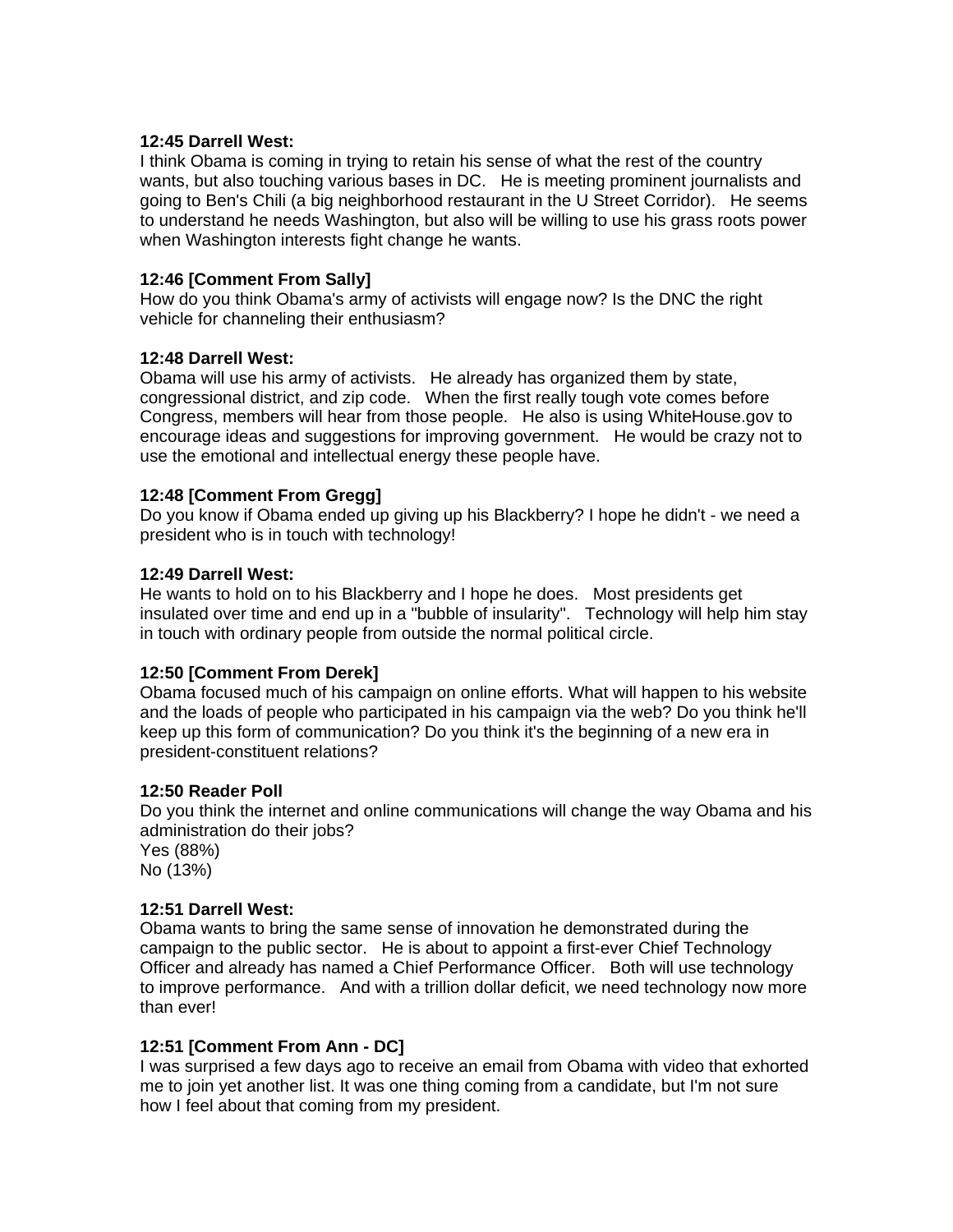### **12:52 Darrell West:**

I think most of the electronic lobbying and use of the famous 13 million email addresses will come from outside the White House, probably the DNC or an outside organization. Obama does have to remember he is president of all the people, not just the ones who voted for him.

## **12:52 [Comment From Jonathan]**

Have you gotten a chance to look at the new White House website? What do you think?

### **12:54 Darrell West:**

I have looked at it and it is impressive. It has lots of information and video, and is going to be the place where people can comment for five days before the president signs major legislation. It also is amazingly honest. There was a story on Politico.com this morning about how in describing past presidents, the bios are quite candid, like saying Clinton got impeached.

## **12:54 [Comment From Gregg]**

Do you think he will continue to use YouTube for promoting videos and Facebook for organizing? Or is he going to consolidate everything in to WhiteHouse.gov?

### **12:55 Darrell West:**

He will continue to use YouTube and Facebook. He is a techie at heart and understands digital communication was key to his election and important in harnessing the energy of his grass roots base. You should expect federal agencies soon to start using these tools for public outreach in an effort to reduce the gap between citizens and their government.

#### **12:55 [Comment From emily]**

Why is no one wondering about Cheney in the wheelchair? I thought that was totally ridiculous and a big attempt to get attention.

#### **12:56 Darrell West:**

I don't think he was trying to get attention. He actually did strain his back and was in bad shape. But it did create a powerful contrast between the young and vigorous Obama family and Cheney exiting in a wheelchair. I think everyone noticed the stark visual contrast!

## **12:57 Fred Barbash-Moderator:**

SNL and the Daily Show are major sources of news for millions of people. But they seem to be adrift in the absence of a campaign and particularly in the departure of Bush. What do you suppose they'll find to spoof in this administration?

#### **12:59 Darrell West:**

There are so many big egos in the Obama Administration that I am not worried about the future of SNL and the Daily Show. Politicians will continue to provide them with great material in the future. There are new stars to make fun of such as Larry Summers and Joe Biden. And am I the only one who thinks Obama has big ears???

## **12:59 [Comment From Christine]**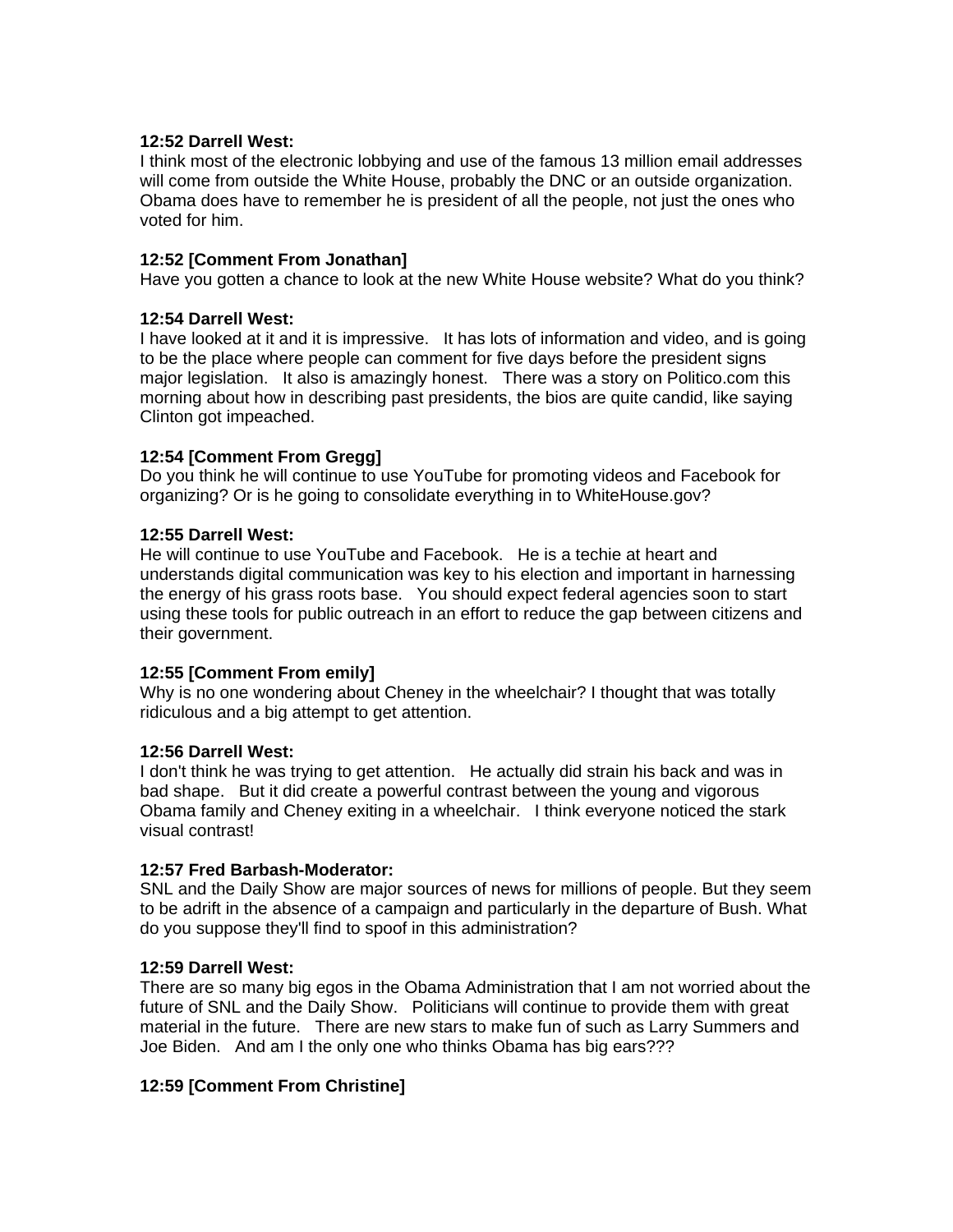I am very impressed with Michelle Obama and I am interested in what sort of First Lady she will be. Any idea what her pet projects will be, what she will focus on?

## **1:01 Darrell West:**

She will have pet projects for sure. She faces interesting contrasts in Hillary Clinton taking a big policy role and Laura Bush going the apolitical route. I think the new First Lady will fall somewhere in between. She probably will choose a safe policy area such as health care for children or something like that. She comes from a background in hospital administration.

### **1:02 [Comment From Jackie - Boston]**

So what now? We have a new president and a whole lot of problems. What will be different in Obama's leadership, then say if, McCain or Clinton had been in his shoes yesterday?

### **1:04 Darrell West:**

I think Obama is going to have a leadership style that focuses on the big picture and delegates details to his Cabinet and WH staff. McCain would have been more of a micro-manager. In a time of crisis, I think Obama's calm demeanor will help reassure Americans and restore some confidence in our collective future.

### **1:04 [Comment From Jimmy]**

What do you expect from the Republicans in Congress? Will they work with Obama on the economy? Iraq?

### **1:05 Reader Poll**

Do you think Republicans in Congress will work well with Obama? Yes (69%) No (31%)

#### **1:06 Darrell West:**

Republicans are in a dilemma. It no longer is clear what being conservative means. They ran up a trillion dollar budget deficit and engaged in a partial nationalization of the banks. They need to think about their governing philosophy and what they stand for. There will be points of contrast with the new Obama administration. But in the short run, he will remain very popular and hard to attack.

#### **1:06 [Comment From Mila]**

How long of a honeymoon period do you believe Obama has, given the financial crisis we are facing, before the public begins demanding quick fixes?

#### **1:08 Darrell West:**

Obama should have a honeymoon of at least six to nine months. Everyone understands we face deep problems and none are going to get solved soon. Indeed, the economy is going to get worse before it gets better. Obama's leadership challenge is keeping people hopeful and focused on the future while unemployment keeps rising. Most politicians are not able to do this. It takes exceptional leadership and communications skills to survive bad economics. FDR did it but most are not able to retain popularity when conditions are bad.

## **1:08 [Comment From Jack]**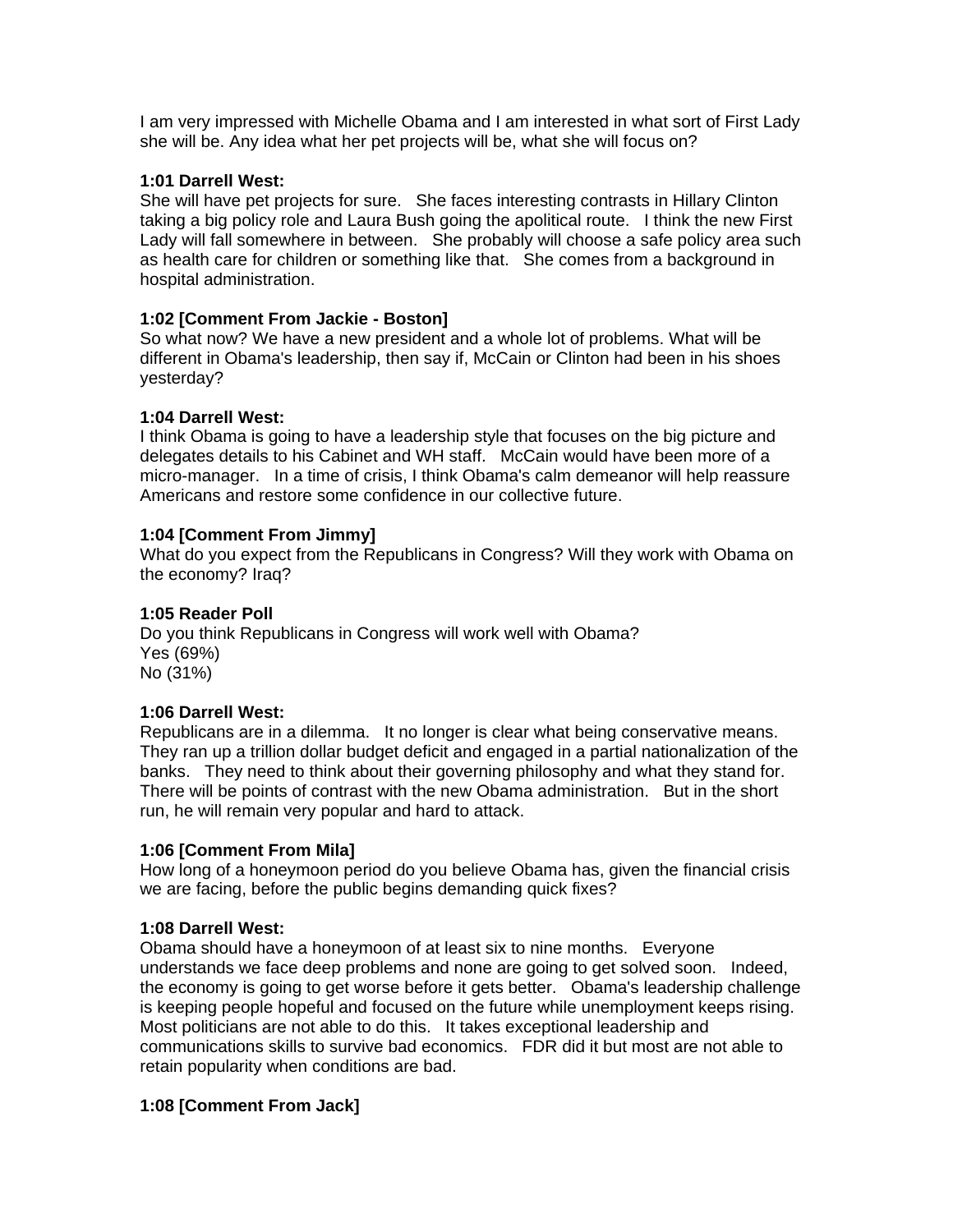On the subject of accountability I feel that in order to restore the US stance as a moral world leader, certain members of the Bush administration need to be held accountable for actions that contravened the Geneva conventions on torture and which were war crimes. I have heard conflicting opinions on this from the Obama camp and would be interested to hear your opinion.

# **1:11 Darrell West:**

I saw signs yesterday at the inauguration proclaiming "Arrest Bush". I think this or other such actions would be disastrous for Obama. It would ignite intense partisanship of the sort he condemned during the campaign and make it virtually impossible for him to bring about the fundamental policy changes he desires. The GOP accountability we have had rests with the election process. Republicans lost the House and Senate in 2006 and the presidency in 2008. The electoral verdict is pretty clear right now. Americans don't like what transpired over the last administration.

# **1:11 [Comment From Frank]**

What to you think about the pace of the cabinet confirmations? Are they on par with past transitions?

# **1:12 Darrell West:**

Obama has about half his Cabinet confirmed. The Senate needs to finish this job. If we delay the appointment of top officials, then it delays naming the deputies, under secretaries, and assistants who actually do the work. We can't afford to have vacant positions during this time of crisis.

# **1:13 [Comment From Joseph from DC]**

Do you feel President Obama should reach out first to international leaders instead of waiting for an event to take place?...sort of picking the brain to see where they are heading.

## **1:14 Darrell West:**

Obama should have a call list now of top international leaders whom he should be calling. You can't wait for a crisis to connect. He needs to establish trust and mutual respect now so he can use those good feelings later when he needs help.

## **1:14 [Comment From Kenneth]**

Do you think the election and current public opinion polls give Obama the chance to say to Congress that he has a mandate to enact his election platform?

## **1:15 Darrell West:**

I don't think people voted left, center, or right in this election. They were seriously ticked off about the economy, Iraq, and health care. The only mandate is a vote for competence. Ultimately, Obama will be assessed based on whatever results he delivers.

## **1:16 [Comment From Mimi]**

Do you have any thoughts as to why Obama called for a new era of personal responsibility in his inaugural speech, without offering specific examples for taking such responsibility?

## **1:17 Darrell West:**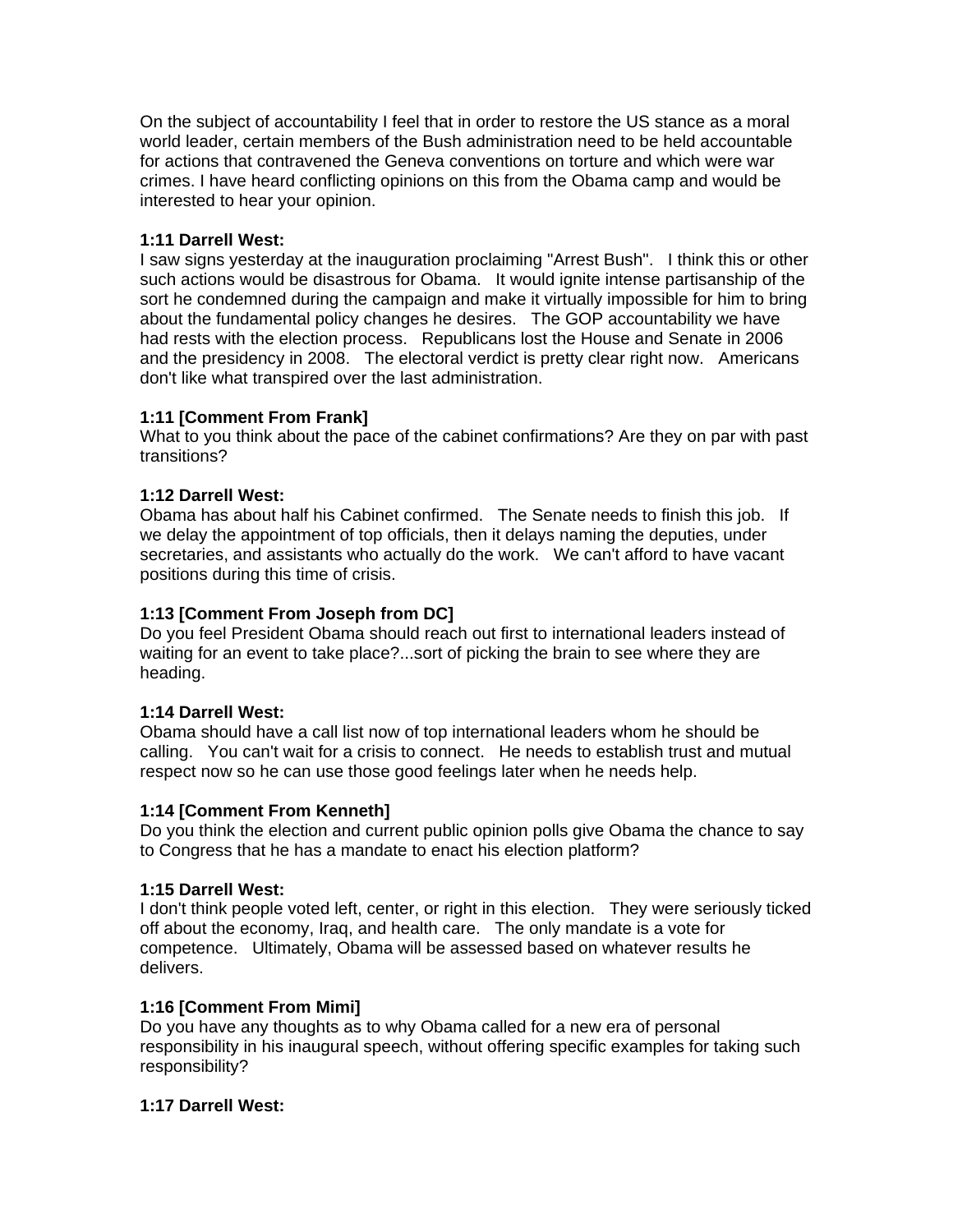Obama has seen the consequences of irresponsibility in public policy and in local families across America. I thought it was interesting he has taken a theme often used by conservatives to make a major statement that we all need to do a better job. It is not just leaders who must perform, but people in all walks of life need to understand individual behavior matters.

# **1:17 [Comment From Suzie in Chicago]**

Do you think Blago-gate could come back to haunt the new administration?

## **1:19 Darrell West:**

I don't see many consequences from the Blago situation for Obama. It is clear he was not involved in this and he does not condone the bad behavior that was displayed. He has a strong track record of ethical behavior in office.

### **1:19 [Comment From Ron]**

Did Obama walk on water or turn water in to wine yesterday?

### **1:19 Fred Barbash - Moderator:**

We have time for just a few more questions....so keep'em coming.

### **1:20 Darrell West:**

Neither. He is not Superman or the Messiah or whatever metaphor you want to use. He is a gifted man who is going to need a lot of help and some good luck in order to be successful. With some of our problems, it may take years to really make meaningful progress.

## **1:20 [Comment From Doug]**

Peter Orszag will have to try to rein in the agencies on budget requests. Stockman failed on this in the end in part because the agencies went around him to the President. How do you think Obama will be different?

## **1:22 Darrell West:**

What is different now is we have a trillion dollar budget deficit. Peter Orszag has no choice but to rein in agency spending and Obama doesn't have much choice other than supporting Peter in this endeavor. Since we are going to spend so much money on the economic stimulus, our deficit is going to move serious entitlement reform back onto the agenda. We are going to have to think seriously about constraining costs in Social Security, Medicare, Medicaid, and health care in general.

## **1:23 [Comment From Margaret]**

Obama's kids are young....but do you think they will play a role in the administration? Possibly by helping American kids learn about the political system?

#### **1:25 Darrell West:**

I hope for the sake of the kids that they play NO ROLE in the administration. We should all allow them to be kids and to grow up as best they can in the harsh public spotlight. Being young is tough enough these days without them getting involved as role models, educators, or some other capacity. I hope they turn out better than many children of famous celebrities. Most of those kids have a tough time growing up.

#### **1:25 Fred Barbash - Moderator:**